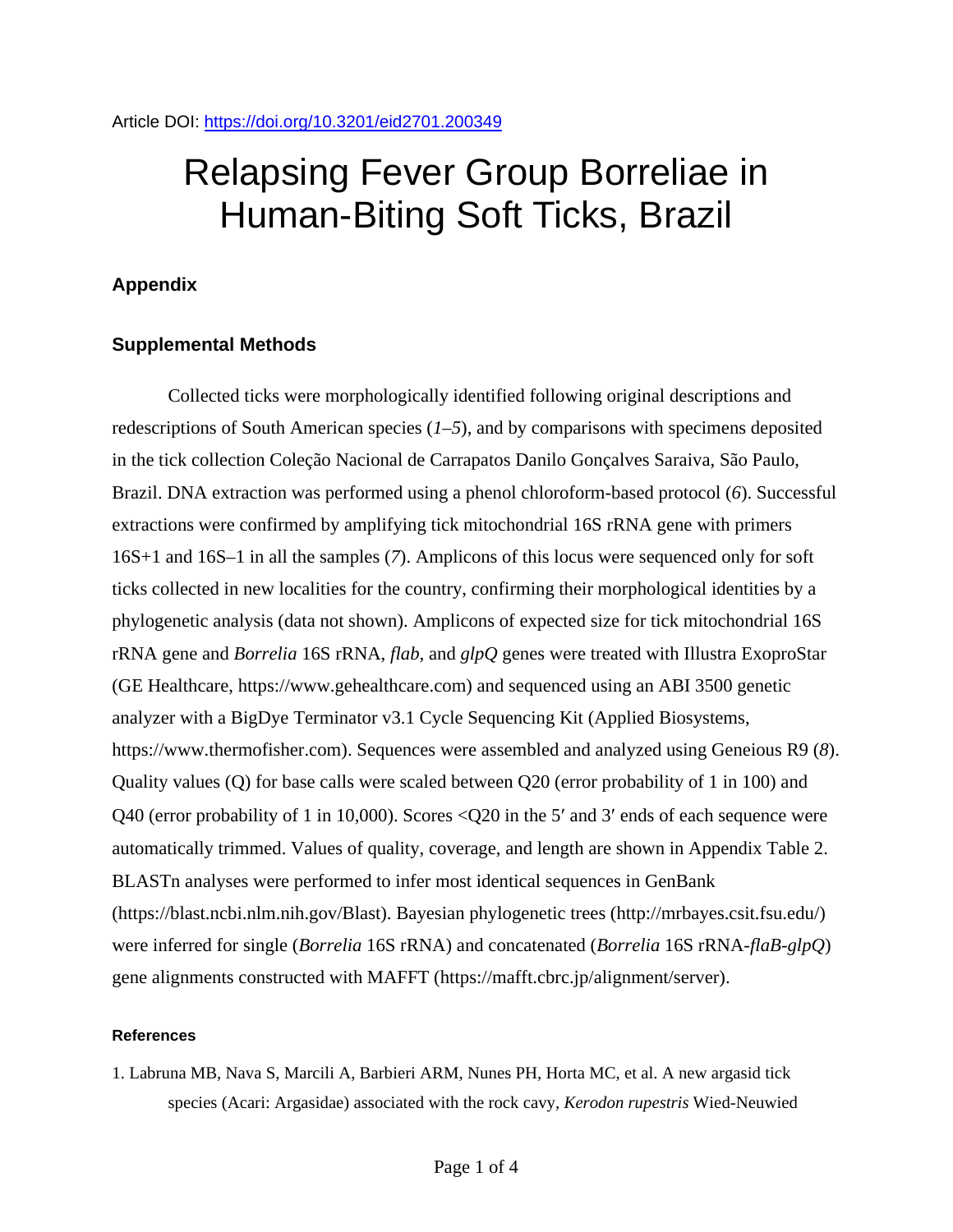(Rodentia: Caviidae), in a semiarid region of Brazil. Parasit Vectors. 2016;9:511. [PubMed](https://www.ncbi.nlm.nih.gov/entrez/query.fcgi?cmd=Retrieve&db=PubMed&list_uids=27655282&dopt=Abstract) <https://doi.org/10.1186/s13071-016-1796-7>

- 2. Labruna MB, Nava S, Terassini FA, Onofrio VC, Barros-Battesti DM, Camargo LMA, et al. Description of adults and nymph, and redescription of the larva, of *Ornithodoros marinkellei* (Acari: Argasidae), with data on its phylogenetic position. J Parasitol. 2011;97:207–17. <https://doi.org/10.1645/GE-2620.1>
- 3. Labruna M, Venzal J. *Carios fonsecai* sp. nov. (Acari, Argasidae), a bat tick from the central-western region of Brazil. Acta Parasitol. 2009;54:355–63 <https://doi.org/10.2478/s11686-009-0051-1>
- 4. Barros-Battesti D, Onofrio V, Nieri-Bastos F, Soares J, Marcili A, Famadas K, et al. *Ornithodoros brasiliensis* Aragão (Acari: Argasidae): description of the larva, redescription of male and female, and neotype designation. Zootaxa. 2012;3178:22.<https://doi.org/10.11646/zootaxa.3178.1.2>
- 5. Cooley RA, Kohls GM. The Argasidae of North America, Central America and Cuba. The American Midland Naturalist Monograph No. 1. South Bend (IN): Notre Dame University Press; 1944. 152 p.
- 6. Sangioni LA, Horta MC, Vianna MCB, Gennari SM, Soares RM, Galvão MAM, et al. Rickettsial infection in animals and Brazilian spotted fever endemicity. Emerg Infect Dis. 2005;11:265–70[.](https://www.ncbi.nlm.nih.gov/entrez/query.fcgi?cmd=Retrieve&db=PubMed&list_uids=15752445&dopt=Abstract) [PubMed](https://www.ncbi.nlm.nih.gov/entrez/query.fcgi?cmd=Retrieve&db=PubMed&list_uids=15752445&dopt=Abstract) <https://doi.org/10.3201/eid1102.040656>
- 7. Mangold AJ, Bargues MD, Mas-Coma S. Mitochondrial 16S rDNA sequences and phylogenetic relationships of species of *Rhipicephalus* and other tick genera among Metastriata (Acari: Ixodidae). Parasitol Res. 1998;84:478–84. [PubMed](https://www.ncbi.nlm.nih.gov/entrez/query.fcgi?cmd=Retrieve&db=PubMed&list_uids=9660138&dopt=Abstract) <https://doi.org/10.1007/s004360050433>
- 8. Kearse M, Moir R, Wilson A, Stones-Havas S, Cheung M, Sturrock S, et al. Geneious Basic: an integrated and extendable desktop software platform for the organization and analysis of sequence data. Bioinformatics. 2012;28:1647-9. [PubMed](https://www.ncbi.nlm.nih.gov/entrez/query.fcgi?cmd=Retrieve&db=PubMed&list_uids=22543367&dopt=Abstract) <https://doi.org/10.1093/bioinformatics/bts199>
- 9. Schwan TG, Raffel SJ, Schrumpf ME, Policastro PF, Rawlings JA, Lane RS, et al. Phylogenetic analysis of the spirochetes *Borrelia parkeri* and *Borrelia turicatae* and the potential for tick-borne relapsing fever in Florida. J Clin Microbiol. 2005;43:3851–9. [PubMed](https://www.ncbi.nlm.nih.gov/entrez/query.fcgi?cmd=Retrieve&db=PubMed&list_uids=16081922&dopt=Abstract) <https://doi.org/10.1128/JCM.43.8.3851-3859.2005>
- 10. Stromdahl EY, Williamson PC, Kollars TMJ Jr, Evans SR, Barry RK, Vince MA, et al. Evidence of *Borrelia lonestari* DNA in *Amblyomma americanum* (Acari: Ixodidae) removed from humans. J Clin Microbiol. 2003;41:5557–62. [PubMed](https://www.ncbi.nlm.nih.gov/entrez/query.fcgi?cmd=Retrieve&db=PubMed&list_uids=14662940&dopt=Abstract) <https://doi.org/10.1128/JCM.41.12.5557-5562.2003>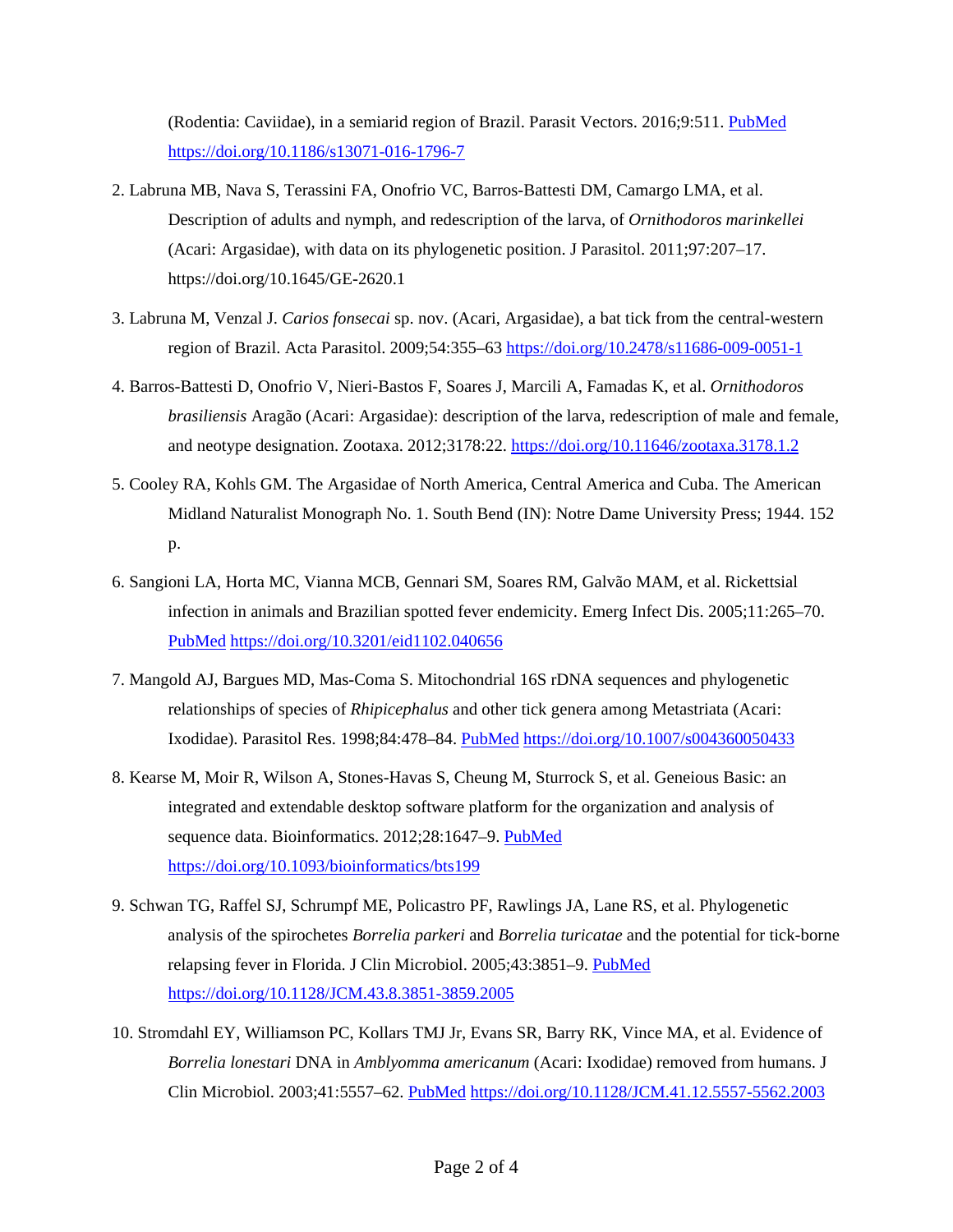|                   |                                                 | reportant Table in Robard of molocalar carvey for Borrolla opp. In 6 Criminodored opportunity among hand or Brazi | No. tested<br>specimens (N, M, |                                   | Real-time PCR<br>positive samples | GenBank<br>accession  | GenBank<br>accession | GenBank<br>accession |
|-------------------|-------------------------------------------------|-------------------------------------------------------------------------------------------------------------------|--------------------------------|-----------------------------------|-----------------------------------|-----------------------|----------------------|----------------------|
| Species           | Site of collection                              | Locality/state                                                                                                    | F١                             | Pools/individual ticks            | (%)                               | no., 16S              | no.,flaB             | no. g/pQ             |
| O. rudis          | Abandoned bird<br>nests in hollow palm<br>trees | Araguapaz/GO                                                                                                      | 82 (15N, 35M,<br>32F)          | Pools: 15N; 17M;<br>18M; 15F; 17F | 0                                 | None                  | None                 | None                 |
| O. mimon*         | Abandoned bird<br>nests in hollow palm<br>trees | Formosa da Serra<br>Negra/MA                                                                                      | 22 (11N, 7M, 4F)               | Pools: 11N; 7M; 4F                | 0                                 | None                  | None                 | None                 |
|                   | House                                           | Cuiabá/MT                                                                                                         | 19 (8N, 9M, 2F)                | Individual ticks                  | 1F, 1N (10.5)                     | MT013211,<br>MT013212 | MT076262             | MT076265             |
| O. haser*         | Cave                                            | Jericoacoara National<br>Park/CE                                                                                  | 129 (48N, 51M,<br>20F)         | Pools: 25N, 23N;<br>25M; 26M; 20F | 23N pool (0.05†)                  | MT013210              | MT076261             | MT076264             |
| O. rietcorrear*   | Between rocks                                   | Serra das Almas Natural<br>Reserve/CE                                                                             | 111 (75N, 23M,<br>13F          | Pools: 40N; 35N;<br>23M; 13F      | 13F pool (0.1†)                   | MT013213              | None                 | None                 |
| Ornithodoros sp.* | Between rocks                                   | Serra das Almas Natural<br>Reserve/CE                                                                             | 39 (6N, 27M, 6F)               | Pools: 6N; 27M; 6F                | 6F pool (0.2†)                    | MT013214              | MT076263             | MT076266             |
| O. rostratus      | Sandy soil                                      | Fazenda São José/MS                                                                                               | 171 (121N, 40M,<br>10F)        | Individual ticks                  | 0                                 | None                  | None                 | None                 |
| O. marinkellei    | Cave                                            | Porto Velho/RO                                                                                                    | 68 (22M, 46F)                  | Individual ticks                  | ი                                 | None                  | None                 | None                 |
| O. fonsecai*      | Cave                                            | Furna do Araticum/CE                                                                                              | 34 (22M, 12F)                  | Individual ticks                  |                                   | None                  | None                 | None                 |

#### **Appendix Table 1.** Results of molecular survey for *Borrelia* spp. in 8 *Ornithodoro*s species from different parts of Brazil

\*Tick with mitochondrial 16S rDNA sequence generated in this study (GenBank accession nos. MT021429, MT021430, MT021431, MT021432, MT021433, MT021434, MT021435). F, female; M, male; N, nymph.

†Minimal infection rate.

The following primers (forward/reverse) were used for PCR (‡) and sequencing (§) *Borrelia* genes: 16S rRNA gene: FD3/T50‡§, 16s-1/16s-2§, Rec4/Rec9§ (*9*); *flaB* gene: FLA LL/FLA LS‡§ (*10*); *glpQ* gene: glpQ F+1/ Rev-2‡§, Rev-1/2glpQ F-1§ (*9*).